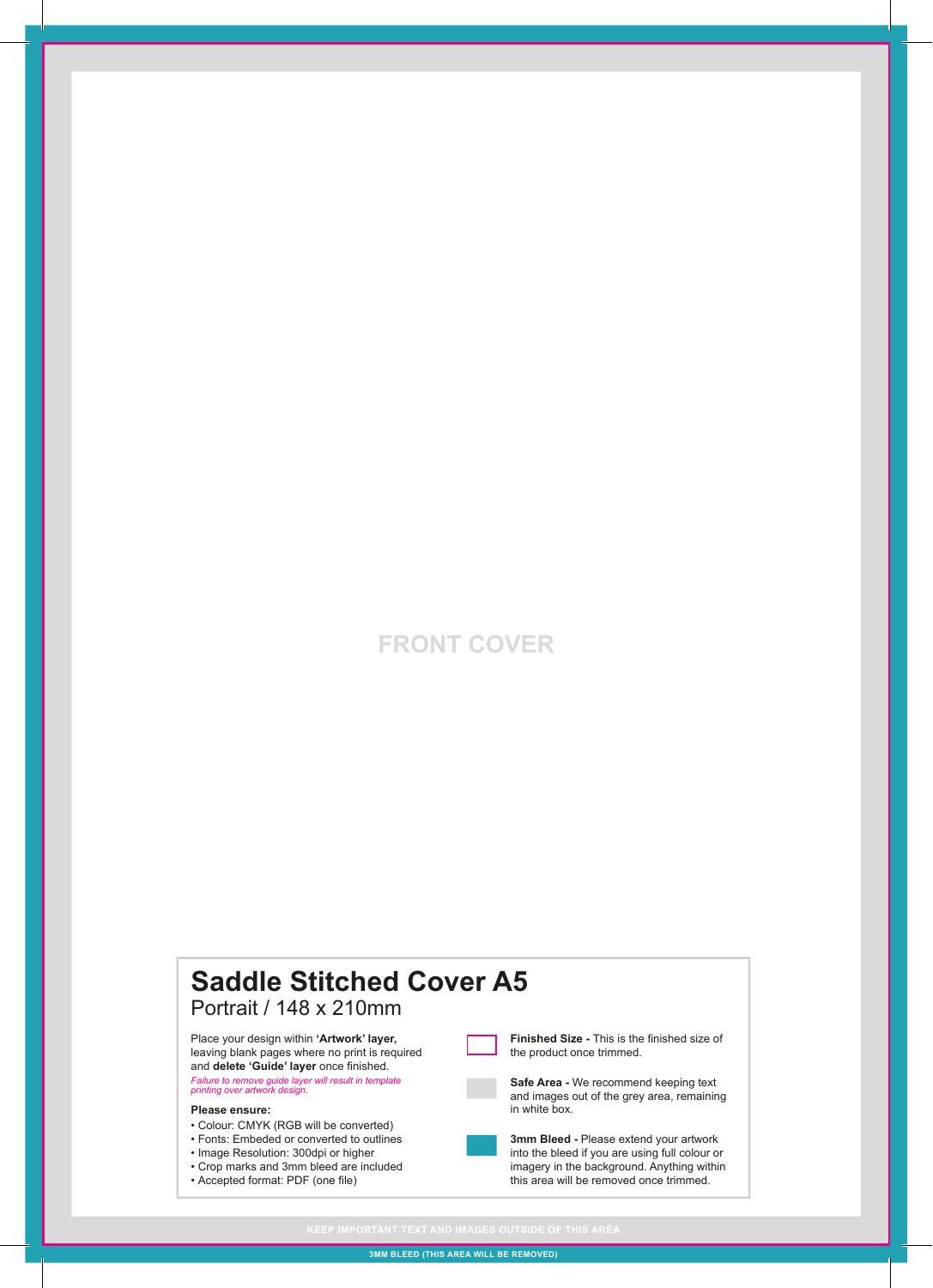# **INSIDE FRONT COVER (LEFT PAGE)**

### **Saddle Stitched Cover A5** Portrait / 148 x 210mm • Colour: CMYK (RGB will be converted) • Fonts: Embeded or converted to outlines • Image Resolution: 300dpi or higher • Crop marks and 3mm bleed are included • Accepted format: PDF (one file) **Please ensure: Finished Size -** This is the finished size of the product once trimmed. **Safe Area -** We recommend keeping text and images out of the grey area, remaining in white box. **3mm Bleed -** Please extend your artwork into the bleed if you are using full colour or imagery in the background. Anything within this area will be removed once trimmed. Place your design within **'Artwork' layer,**  leaving blank pages where no print is required and **delete 'Guide' layer** once finished. *Failure to remove guide layer will result in template printing over artwork design.*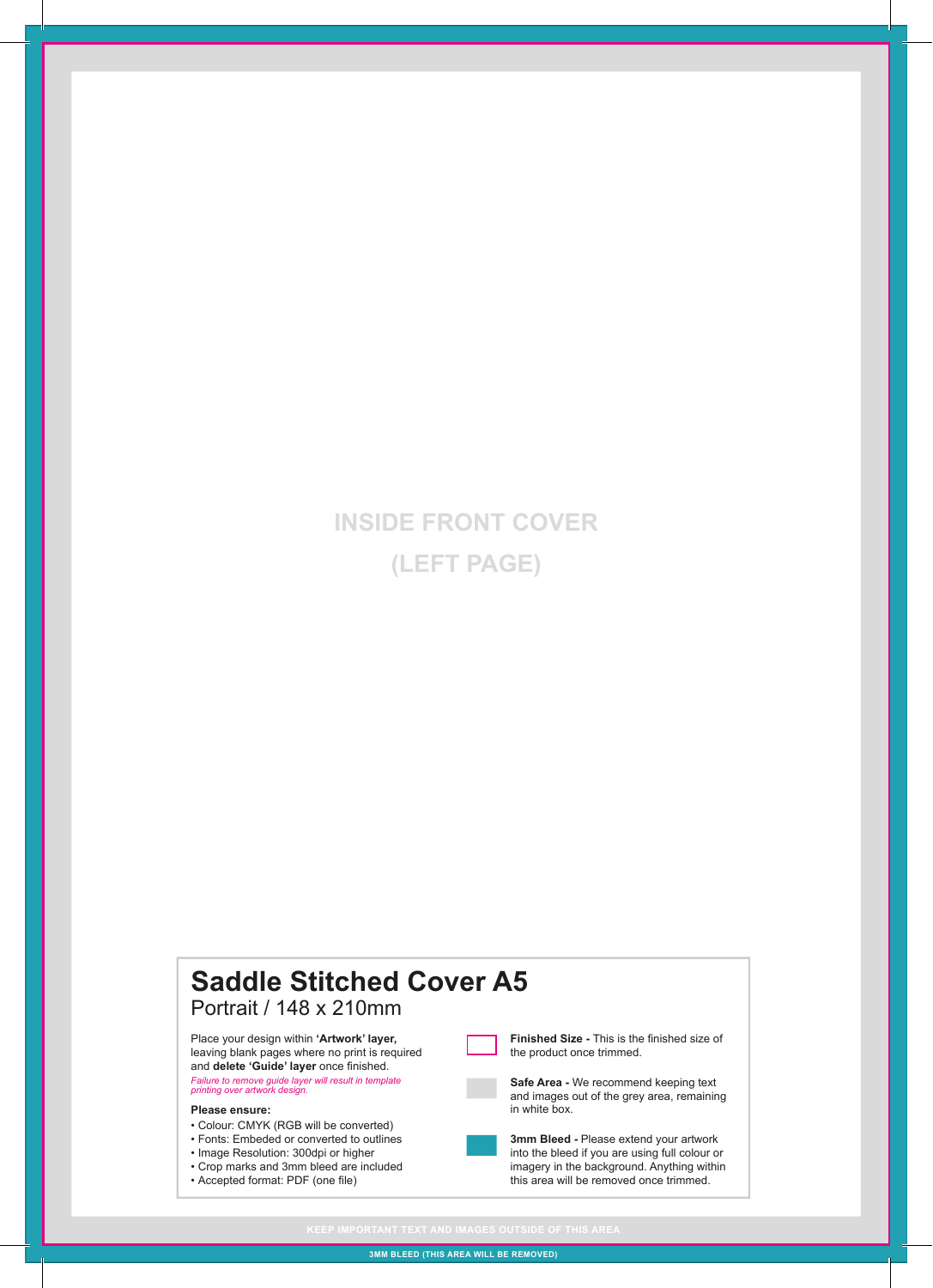# **INSIDE BACK COVER (RIGHT PAGE)**

#### **Saddle Stitched Cover A5** Portrait / 148 x 210mm • Colour: CMYK (RGB will be converted) • Fonts: Embeded or converted to outlines • Image Resolution: 300dpi or higher • Crop marks and 3mm bleed are included • Accepted format: PDF (one file) **Please ensure: Finished Size -** This is the finished size of the product once trimmed. **Safe Area -** We recommend keeping text and images out of the grey area, remaining in white box. **3mm Bleed -** Please extend your artwork into the bleed if you are using full colour or imagery in the background. Anything within this area will be removed once trimmed. Place your design within **'Artwork' layer,**  leaving blank pages where no print is required and **delete 'Guide' layer** once finished. *Failure to remove guide layer will result in template printing over artwork design.*